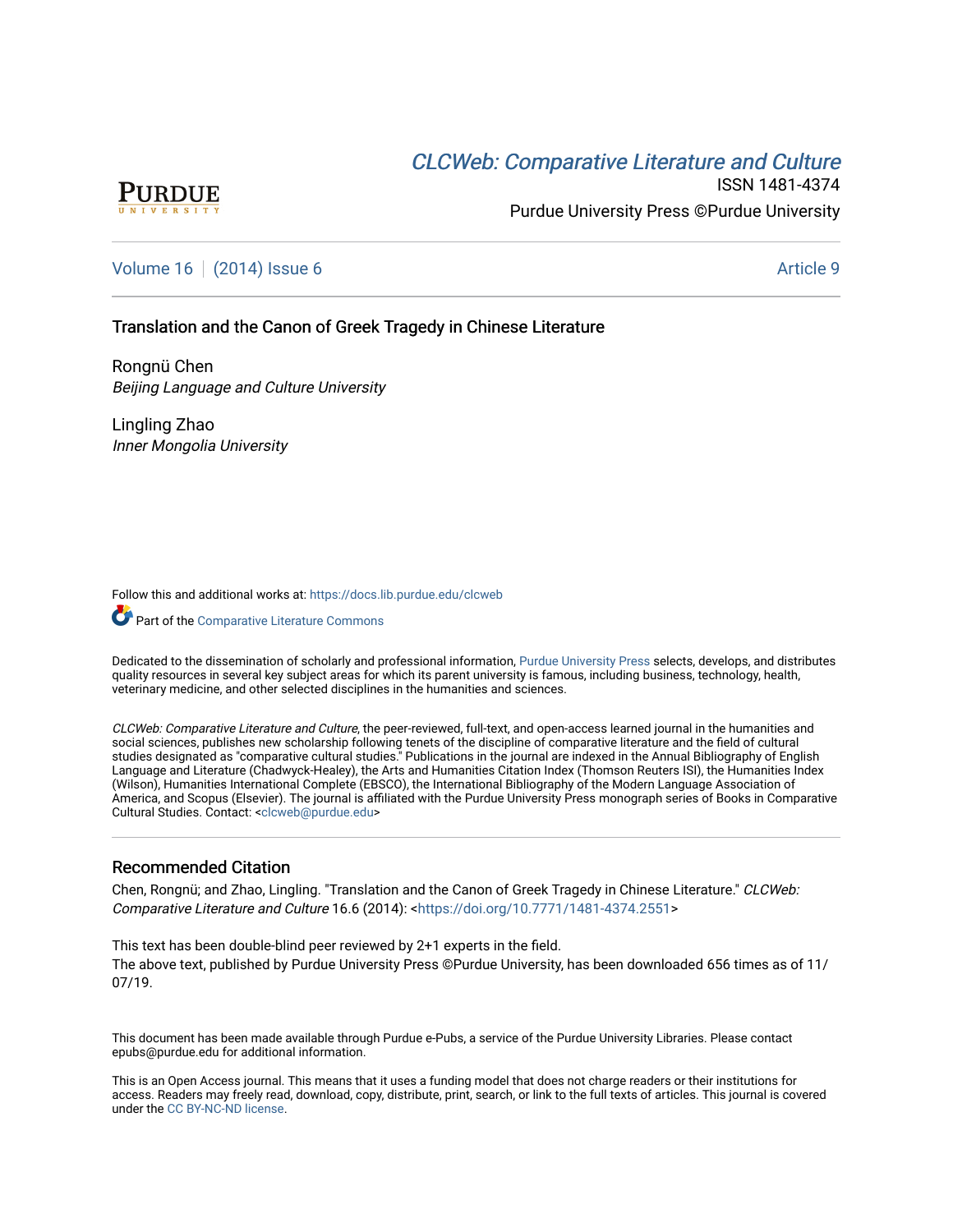PURDUE 7 UNIVERSITY PRESS <http://www.thepress.purdue.edu>

## CLCWeb: Comparative Literature and Culture



ISSN 1481-4374 <http://docs.lib.purdue.edu/clcweb> Purdue University Press ©Purdue University

CLCWeb: Comparative Literature and Culture, the peer-reviewed, full-text, and open-access learned journal in the humanities and social sciences, publishes new scholarship following tenets of the discipline of comparative literature and the field of cultural studies designated as "comparative cultural studies." In addition to the publication of articles, the journal publishes review articles of scholarly books and publishes research material in its Library Series. Publications in the journal are indexed in the Annual Bibliography of English Language and Literature (Chadwyck-Healey), the Arts and Humanities Citation Index (Thomson Reuters ISI), the Humanities Index (Wilson), Humanities International Complete (EBSCO), the International Bibliography of the Modern Language Association of America, and Scopus (Elsevier). The journal is affiliated with the Purdue University Press monograph series of Books in Comparative Cultural Studies. Contact: <clcweb@purdue.edu>

### Volume 16 Issue 6 (December 2014) Article 9 Rongnü Chen and Lingling Zhao, "Translation and the Canon of Greek Tragedy in Chinese Literature"

<http://docs.lib.purdue.edu/clcweb/vol16/iss6/9>

Contents of CLCWeb: Comparative Literature and Culture 16.6 (2014) Special Issue Western Canons in a Changing East Asia. Ed. Simon C. Estok <http://docs.lib.purdue.edu/clcweb/vol16/iss6/>

Abstract: In their article "Translation and the Canon of Greek Tragedy in Chinese Literature" Rongnü Chen and Lingling Zhao discuss when and how ancient Greek drama were introduced and merged into Chinese literature. Since Aeschylus's Prometheus Bound was first translated into Chinese and published in 1932 up to now, it has been translated eight times in China from 1932 to 2013. Starting from the Chinese translations and reception of Prometheus Bound, Chen and Zhao explore why so many translators have chosen to translate it in the past eighty years. Chen and Zhao also discuss how these translating activities advanced the construction of modern Chinese literature.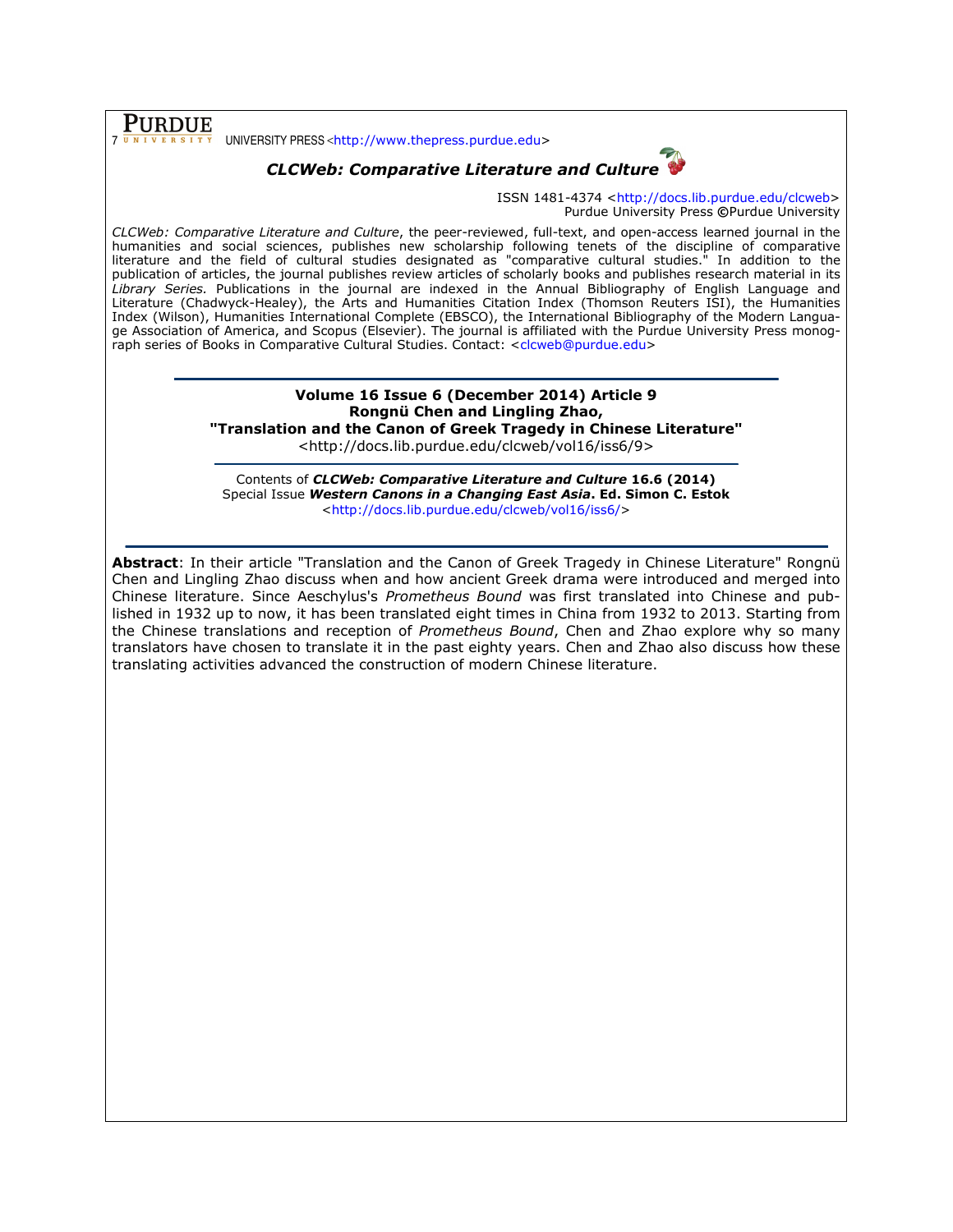Rongnü Chen and Lingling Zhao, "Translation and the Canon of Greek Tragedy in Chinese Literature" page 2 of 6 CLCWeb: Comparative Literature and Culture 16.6 (2014): <http://docs.lib.purdue.edu/clcweb/vol16/iss6/9> Special Issue Western Canons in a Changing East Asia. Ed. Simon C. Estok

### Rongnü CHEN and Lingling ZHAO

#### Translation and the Canon of Greek Tragedy in Chinese Literature

From the late Qing dynasty to the May Fourth period, Western literature as a whole, regarded as progressive and modern, was introduced into China in many forms. The world of theater was no exception. In the 1920s, many Western plays had been translated and introduced into Chinese theater (see Tian 119) and with that came a debate on new and traditional drama (see Hu 376-86). Thereafter, Western drama instead of traditional Chinese drama and opera became prominent in Chinese literature and performance and 话剧 (hua ju; "modern play/drama") was coined as a new term. The earliest translation of ancient Greek tragedies can be traced to 周作人 (Zuoren Zhou) who translated a part of Euripides's The Trojan Women based on its English version translated by Gilbert Murray. In 1924 the drama was published with the translator's comments in  $\triangle$   $\mathcal{H}$  (Fiction Monthly). Zhou had commented that the play "is the initial embodiment that European literature paid emphasis on the human spirit" (9; unless indicated otherwise, all translations are by Chen and Zhao). In 1926 杨晦 (Hui Yang) translated Aeschylus's Prometheus Bound and after a separate edition was published in 1932, the text initiated the wholesale translation and publication of ancient Greek tragedies. Important to note is that Greek tragedies were introduced to Chinese scholarship and readership via translations from other than the original ancient Greek. By 2014 thirty-two Greek tragedies have Chinese versions and some of them with several versions. For example, Prometheus Bound has eight translated versions so far.

When Yang conducted his translation of *Prometheus Bound* into Chinese for the first time in 1926, the source text Yang chose was the English edition translated by Lewis Campbell. At the same time Yang referred to John Stuart Blackie's and Robert Potter's earlier versions of the play. As Yang said, their English translation was in verse and he chose to translate the text to verse as well, but later he believed that "the most suitable way would be translating verse to prose with poetic taste" ("Introduction" 9) and subsequently Yang transformed his Chinese translation to prose according to Herbert Smyth's English prose version. Yang's 被幽囚的普罗密修士 (Prometheus Bound) was the first complete attempt to translate ancient Greek tragedies to Chinese. After Yang's first Chinese translation, 罗念生 (Niansheng Luo) finished in 1939 (published in 1947) the second Chinese translation of the play from the original Greek and he translated also notes and annotations by J.E. Harry, E.E. Sikes, and J.B. Wynne Willson. Luo's translation was extensive because his translation included a prologue by himself as the translator, a translation in its abridged form of an introduction written by Harry, the main text of the play, and 141 annotations and four appendices. It can be said that Luo's translation was a landmark event in the introduction of not only Greek tragedy, but Western literature to the Chinese canon of literature. Following Luo's translation there have been further six translations of Prometheus Bound including a popularizing version translated from English by the playwright 李健吾 (Jianwu Li) and some research-oriented versions translated from the original Greek by 陈中梅 (Zhongmei Chen). It is important to note again that what Chinese translators favored were English versions published in the Loeb Classical Library series. A significant achievement is the 2007 eight-volume 古希腊悲剧喜剧全集 (Complete Works of Ancient Greek Tragedies and Comedies) translated by 张竹明 (Zhuming Zhang) and 王焕生 (Huansheng Wang) and the text won the 2nd prize of China's government sponsored publishing book award in 2011. The first volume of the series includes tragedies by Aeschylus including Prometheus Bound. Except four tragedies translated by Hui Yang, Jianwu Li, Zhiheng Zhang (张炽恒), and Chaoyang Gao (高朝阳) from English versions, the rest of the texts were translated from the Greek with reference to English versions at the same time.

From the perspective of contemporary translation studies, translation can enhance the innovation and development of literary history (see, e.g., Even-Zohar). This was definitely true for Chinese literature between 1920s and 1930s, when Yang translated ancient Greek tragedy for the first time. Two kinds of motivations formed his translation, namely literary and practical considerations. First, motivation in terms of literary style was to introduce the genre of ancient, classical tragedy of the West into the canon of Chinese literature. This objective not only involved the goal of establishing and shaping Western tragedy in the context of Chinese literature in the debate on new and traditional drama to remove influences of traditional Chinese operas, but also the merging between imported Western literary canons and modern Chinese literature after the May Fourth Movement (1915-1921). Second,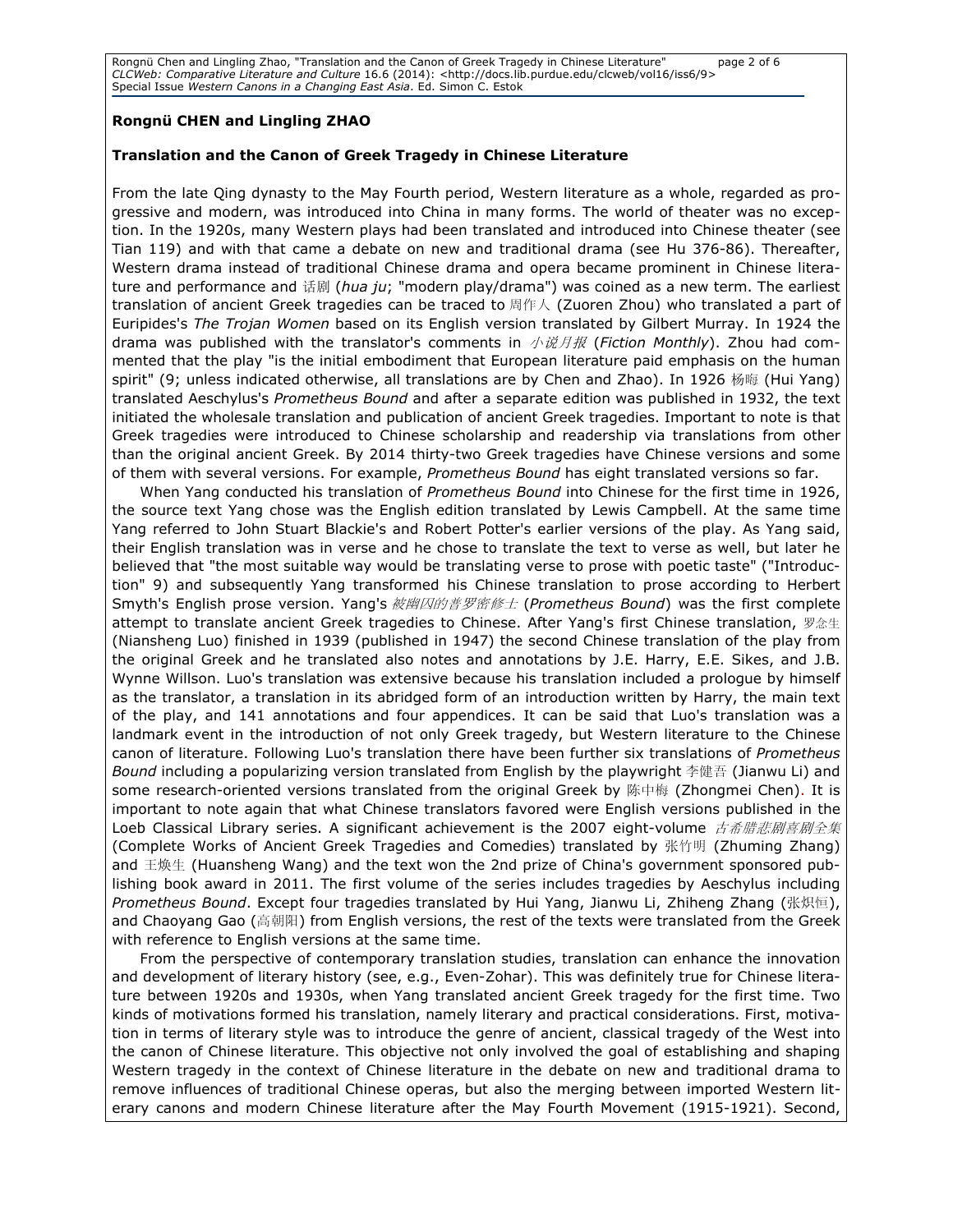Rongnü Chen and Lingling Zhao, "Translation and the Canon of Greek Tragedy in Chinese Literature" page 3 of 6 CLCWeb: Comparative Literature and Culture 16.6 (2014): <http://docs.lib.purdue.edu/clcweb/vol16/iss6/9> Special Issue Western Canons in a Changing East Asia. Ed. Simon C. Estok

Yang's practical motivation in his translation was to capitalize on the notion of Prometheus's spirit to contextualize the dark realities of China at the time. He held his hope that figures like Prometheus and the ideas it suggests would "shine upon our wretched and filthy world" (Yang, "Appendix" 81). Further, Yang's translation related to specific questions such as "how to translate," "what to translate," and so on. The painstaking efforts of Yang was proof that his Chinese translation was the consequence of prudent choice instead of a young man's casual impulsiveness and haste. His choice of the original verse format implies that he was fully aware and supported the notion to "import" Western literature to Chinese literature thus to develop the canon of Chinese literature. Yang admitted that he weighed between the verse text and the prose text, so the translating manuscript was revised again and again out of the main consideration of "how to translate" and hence his later version in prose. In addition, Yang, as a playwright, viewed and performed his Chinese translation of a Greek tragedy in the motivation that the translated foreign text should be localized and could be displayed on the stage.

In the 1940s, Yang concluded his opinions on the translation of drama when he wrote about his translation of Shakespeare's Timon of Athens as follows: "The highest standard of drama translation, I believe, is that these dramas can be performed in China's stage just like the composition of Chinese writers, not necessarily adapted…it doesn't make much sense that some translators completely comply with the original text. For instance, the original prose version is translated in the form of prose, without any line divisions, or the verse version is translated in Chinese verse version by such translators" (Yang, "Why Should" 102-03). Further, Yang made a clear choice when it came to "what to translate." It was in the period of 沉钟社 (Sunken Bell Society 1925-34) when Yang translated Prometheus Bound. During that time, he composed many one-act plays, five of which were published the Society's journal, one of them entitled  $\Re\gg$  (Old Year's Day) in 1926 (these five one-act plays were published in book form in 1929). It is interesting to note that Yang was keen on quoting some passages from literary canons as an inscription in front of the book and each play. Two of these quotations were from English translations of Aeschylus's and Sophocles's texts. We are able to find some clues from these examples that Yang had been convinced about and filled with admiration for ancient Greek tragedies and Shakespeare's works as the essence of Western drama. Yang also translated Henry Morley's 1886 "Ancient Greek Tragedian Aeschylus" and placed it in the front of his translation. It is also relevant that while Yang's motivation to introduce Greek drama to the Chinese was innovative, it nevertheless was not regarded positively at the time. After the introduction of Morley's views, Yang presented his own standpoint on how to define Aeschylus's value: "There are some masterpieces in modern dramas. While contrasting them with those of ancient Greek or Shakespeare in England, we inevitably feel the gap is like mountains compared with mound, 'the life in mountains lives longer than that alongside puddles.' But we are not supposed to wallow in the mud only because the mountain is too high" (Yang, "Introduction" 8).

Yang's judgment on Aeschylus's literary value was apparently made in the frame of comparing traditional with modern Western drama. In the 1920s, Chinese literary and artistic circles were interested in modern realistic drama and the "problem play" (see Chen and Dong). Yang, on the contrary, did not consider modern drama as important as ancient Greek tragedies or Shakespeare's dramas. He really had a remarkable and exceptional insight to discern what others did not have and acted on the opposite way. Yang's views were filled with strong emotional investment, rather than academic conclusions which drew scholars. As a young playwright and witness of Chinese literary modernity, he was firmly on the side of eulogizing the past in taking and following Western drama by marking the authority of Greek tragedy. As far as Chinese literature is concerned, the characteristics of Greek tragedy represented the West to him. It is possible and feasible that the uniqueness of Greek literature provides its Chinese readership including scholars and including translators "a perspective of detachment and differentiation to keep some distance with Chinese literary modernization in a reflective and critical way" (Du 100-01).

When discussing problems of drama, we cannot separate ourselves from the background of the debate on new and traditional drama at the time of the early twentieth century in China. In a sense, it was the question of what directions and forms, new or traditional, Chinese drama developed and it was the question of the refraction of modernity that Chinese literature has encountered since the May Fourth Movement. Yang's translation and composition started up in such a grand and spectacular tide of domestic drama reformation and the introduction Western canons of literature. Yang wrote about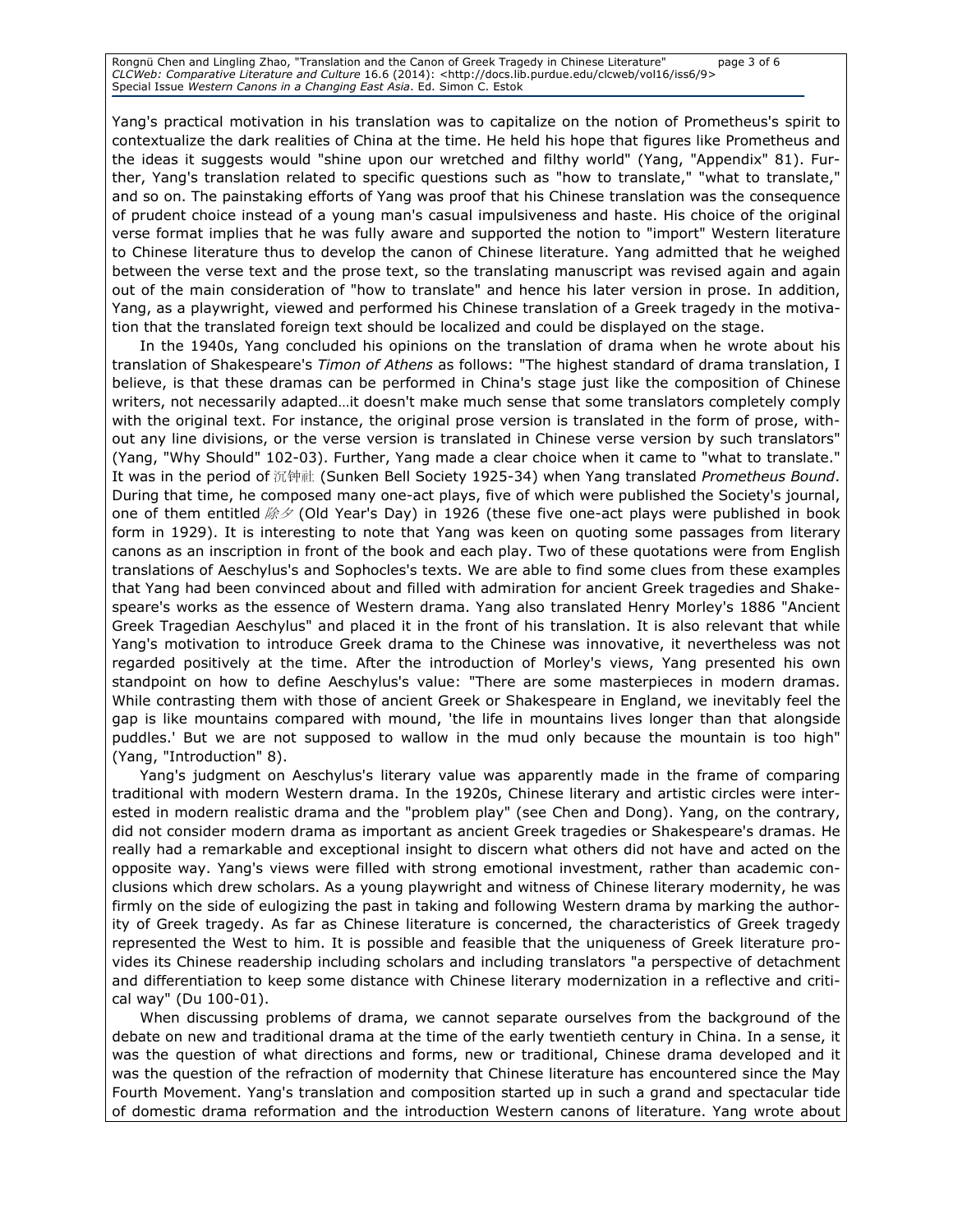Rongnü Chen and Lingling Zhao, "Translation and the Canon of Greek Tragedy in Chinese Literature" page 4 of 6 CLCWeb: Comparative Literature and Culture 16.6 (2014): <http://docs.lib.purdue.edu/clcweb/vol16/iss6/9> Special Issue Western Canons in a Changing East Asia. Ed. Simon C. Estok

his perceptions of drama in an essay entitled "*并非戏剧的时代*" ("An Era") in 1933. In terms of the Chinese traditional operas, Yang did not think highly of Yuan drama including 杂剧 (zaju) and 散曲 (sanqu) and viewed them superficial; however Yang's interest was more on national character instead of problematics of drama and he drew some startling and striking conclusions like "we don't have drama spirit in our nationality" and "we are in an era not belonging to drama" (Yang, "An Era" 43). What he wanted to express was the disappointment that drama would improve Chinese nationality. As an author living in the May Fourth period, Yang's attitude revealed typical contradictions intellectuals at the time encountered with regard to Chinese literature and foreign literature: traditional Chinese literature was doomed to decline; however, the course of modern transformation of Chinese literature joined with foreign literature was still long and unpredictable. Even Yang, who extolled Western classical drama and composed drama by himself, the characteristics of Greek tragedy did not appear in his own texts. This situation lasted for a period until the publication of  $\vec{\pounds}$  (Thunderstorm) by 曹禺 (Yu Cao) in 1934, a new type of play opposite to traditional opera and that revealed some of the content and characteristics of Western drama (see Chen 1062-63).

Yang's friend 冯至 (Zhi Feng) wrote that "Hui Yang often spoke highly of Prometheus in Greek myth and Job in Hebrew legend" (5) and Yang wrote about Prometheus and Job in his correspondence with his friend 陈翔鹤 (Xianghe Chen) in 1926: "I just hope you will be strong by yourself! I hope we all become strong meanwhile! I am counting on this strength and power when I am doing some work on Prometheus and Job" (Yang, Selected Letters 50). Born in a poor peasant family in the northeast of China, Yang was endowed with a spirit of an ascetic monk confronting the darkness of reality boldly. He was a teacher of Chinese literature in Kongde School in Peking (Beijing), while he read European dramas. Under such circumstances, Feng, who was a disciple of Yang, acquired much knowledge of Western drama (Feng 2). What Yang appreciated was actually the great personalities of Prometheus and Job: Prometheus's rebellion against Zeus, the god-king, and Job's endurance of hardship. This kind of preference was not just simple personal literary taste, but the appeal for assuming the task of national rejuvenation. As Yang put it himself, what he intended was to facilitate ending of the age of non-democracy with Prometheus's spirit of sacrificing his own life for the sake of other humans (Literature and Democracy 214).

Yang wrote an appendix entitled "Prometheus" for his translation of Prometheus Bound. It was a masterpiece written between December 1926 and January 1927 (see Yang, Selected Letters 52). We can find strong feelings in his expressions and there were a large number of parallel sentences and paragraphs startling exclamations everywhere in the essay, for example "Oh! Great Prometheus! You are our soldier. You are the savior of human beings! Your merits and virtues lie in your sacrifice! Your accomplishments rest in your perseverance! You flesh is our spiritual food. Your blood is our wine" (80). Yang called Prometheus "you" or "our Prometheus" where the narrator and Prometheus were in perfect harmony and we can feel Yang's identification and admiration to Prometheus's great merits and virtues. His appeal for the reappearance of Prometheus's spirit was not just because, as he said in the "Introduction," he "set an initial and highest model of sacrifice for the sake of human beings" (8- 9), but because "this world" was "the world that was pervaded by darkness" and Yang expected that some precious outstanding personalities could be cultivated even in such a dark world (2, 5). In his conclusion Yang expected that more Prometheus-type great minds would emerge in the dark and decaying China.

As mentioned previously, Luo's translation of Prometheus Bound—translated in 1939 and published in 1947—was the second Chinese translation of the Greek play. Luo was the first Chinese who studied in Greece and he received training in Western classical studies first in U.S. and then in Greece. He had undertaken numerous translations of literature and philosophy from ancient Greek to Chinese. In terms of the translation of ancient Greek literature, Luo's first translation was Euripides's Iphigenia in Tauris in 1933 and he translated a total of sixteen Greek tragedies in his life. He had strong feelings about the necessity of translating canonical literature and thus he did not limit himself to a single writer's works, but translated acknowledged masterpieces. Luo's most direct and plain motive to translate Prometheus Bound was based on his belief that there would be a need to have another translation of the text in addition to that of Yang's. It is important to note that in the history of Chinese translation of Greek tragedy, he was the first Chinese translator who translated Greek tragedies from the original. Compared with Yang, Luo translated drama as a scholar instead of a playwright and what he valued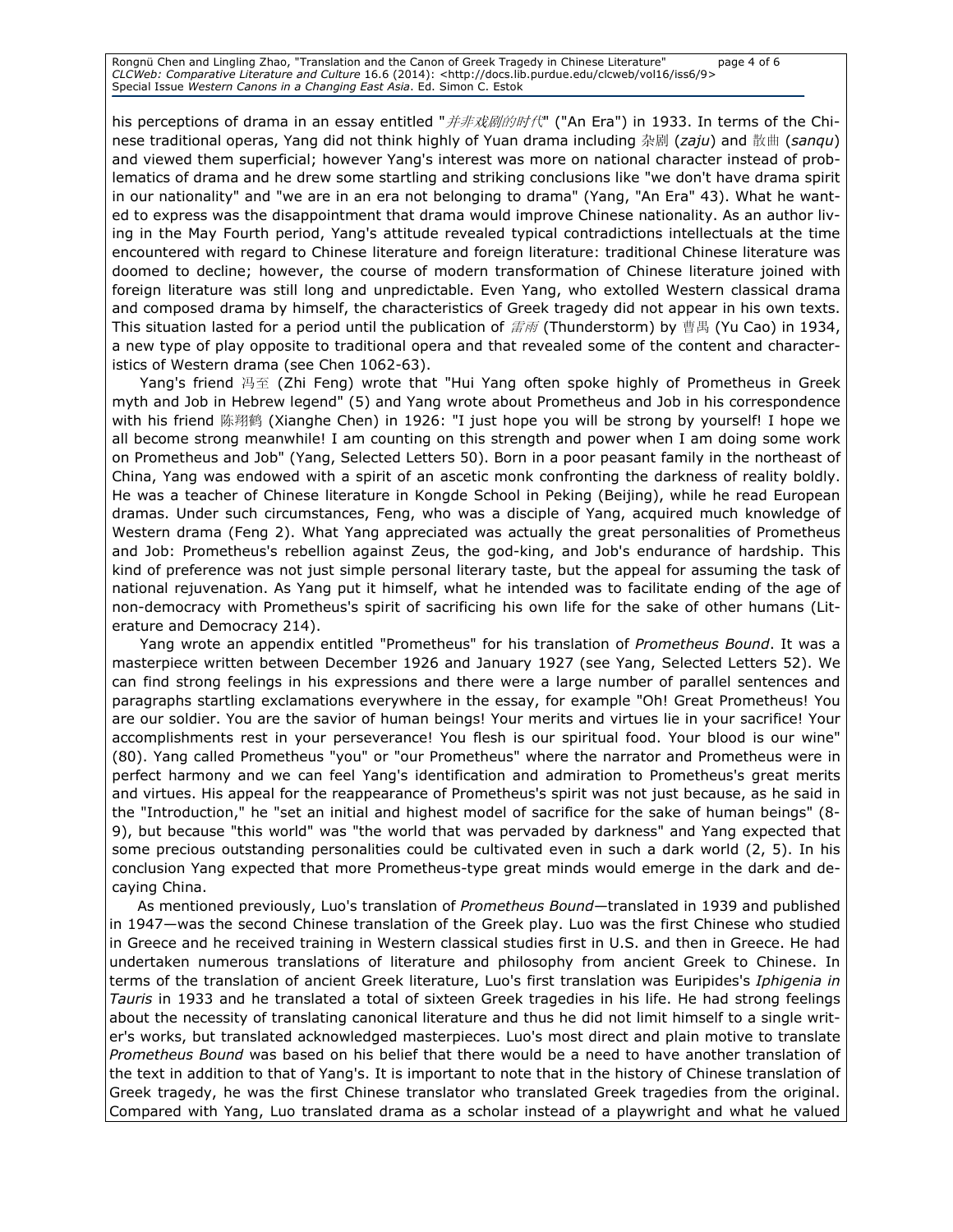Rongnü Chen and Lingling Zhao, "Translation and the Canon of Greek Tragedy in Chinese Literature" page 5 of 6 CLCWeb: Comparative Literature and Culture 16.6 (2014): <http://docs.lib.purdue.edu/clcweb/vol16/iss6/9> Special Issue Western Canons in a Changing East Asia. Ed. Simon C. Estok

was accuracy and his translation is still considered valuable today. First, in selection of the source text, Luo chose J.E. Harry's revised version for the reason that its annotations were detailed and thorough (Luo, Corpus 2, 203). While translators usually dealt just with the body text, at most they would give a few common-sense notes to some proper names of people and places, Luo's translation went beyond this. Some notes of his version explained the drama, the knowledge of Greek mythology and there were some analyses of the significance of tragic verses and some comparisons among different editions in his annotations as well.

Besides choosing which text to translate with explanatory annotations and appendices as mentioned above, Luo wrote that his translations pursued faithfulness to the original work for the purpose of keeping some "exotic taste" (The Painstaking 376). The insistence on "faithfulness" was a significant consideration for Luo to translate Greek literature, but his "foreignized" translation resulted in an "exotic" Chinese and this appeared strange to readers and because of this Luo's translations were criticized. Luo once wrote, implicitly, about the criticism of his translation: some people compared his version with Jianwu Li's version on Prometheus Bound and they held the view that Li's translation was understood easily once people read it while Luo's version could not be understood until readers digested it for quite a while (The Painstaking 376). Such criticism implied that Luo's translation was unsuitable for the Chinese way of thinking and linguistic ways. However, as said previously, Li's version was translated from English and Li was a playwright and thus what he emphasized and pursued was the smoothness of text instead of faithfulness to the original text. Nonetheless, Luo's Prometheus Bound had great significance in China and while his translation could not be defined as "perfect," we submit that the translations published in the 1930s and 1940s have yet to be surpassed. Interestingly and supporting our claim is that in 1939 Luo wrote a preface for his Prometheus Bound translation and in 1942 he added a supplement of three lines when the book was typeset again. It is from these additions that we know about the problems he encountered when the book was translated and published, specifically about the problems caused by Japanese occupation and the concurrent difficult times for the Chinese and for Luo himself. Luo's passion must be understood in the context of the war that caused the Chinese to develop a fighting spirit and hence Prometheus was the right figure for the political situation. However, in Luo's *Prometheus Bound* among the corpus of texts he translated, his motivation did not include attention to the political situation. Compared with Yang's translation, the influence of circumstances at the time and the appeal for modernity in Chinese literature occupied a small factor in Luo's translation.

Note: Research for the above article was funded by 中央高校基本科研业务费专项资金资助 (Fundamental Research Funds for Central Universities) 14GHO2 and 北京语言大学"中青年学术骨干支持计划 (Program of Middle and Young-aged Academic Key Member of Beijing Language and Culture University). The article is a revised, updated, and translated version of Rongnü Chen "悲剧 '被缚的普罗米修斯' 汉译考" ("Historical Analysis of the Chinese Translation of Prometheus Bound"), Chinese Journal of Classical Studies 3 (2013): 1-21. Copyright release to the authors.

#### Works Cited

Aeschylus. Aeschylus. Trans. H.W. Smyth. 1922. Cambridge: Harvard UP, 1936.

- Aeschylus. Aeschylus: Prometheus. Trans. Joseph Edward Harry. New York: American Book Company, 1905.
- Aeschylus. Prometheus Bound. Trans. John Stuart Blackie. London: J.W. Parker, 1850.
- Aeschylus. The Plays of Aeschylus. Trans. Robert Potter. London: George Routledge and Sons, 1886.
- Aeschylus. The Prometheus Vinctus of Aeschylus. 1898. Ed. E.E. Sikes and St. J.B. Wynne Willson. London: Macmillan, 1912.

Aeschylus. The Seven Plays in English Verse. Trans. Lewis Campbell. London: K. Paul, Trench, Trubner, 1890.

Aeschylus.阿加麦农 (Agamemnon). Trans. Pu Shi (石璞). Tsinghua Weekly 4 (1932): 123-63.

- Aeschylus. 埃斯库罗斯悲剧集 (The Tragedy of Aeschylus). Trans. Zhongmei Chen (陈中梅). Shenyang: Liaoning Education Publishing, 1999.
- Aeschylus. 被幽囚的普罗密修士 (Prometheus Bound). Trans. Hui Yang (杨晦). Peiping: Humanity Bookstore, 1932.

Aeschylus. 普罗密修斯 (Prometheus Bound). Trans. Niansheng Luo (罗念生). Shanghai: Commercial P, 1947.

Aeschylus. 浦罗米修斯被绑 (Prometheus Bound). Trans. Jianwu Li (李健吾). Shanghai: Dawn P, 1951.

Cao, Yu (曹禺).*雷雨* (Thunderstorm).*曹禺文集 第一卷* (The Collected Works of Yu Cao). Ed. Benxiang Tian. Beijing: China Theater P, 1988. Vol. 1, 3-232.

Chen, Baichen, and Jian Dong (陈白尘、董健). *中国现代戏剧史稿* (History of Modern Chinese Drama). Beijing: China Theater P, 1989.

Chen, Rongnü (陈戎女). "Reception of Greek Tragedy in Chinese Literature and Performance." *Encyclopedia of Greek Trag*edy. Ed. Hanna M. Roisman. Chichester: Wiley-Blackwell, 2014. Vol. 2, 1062-5.